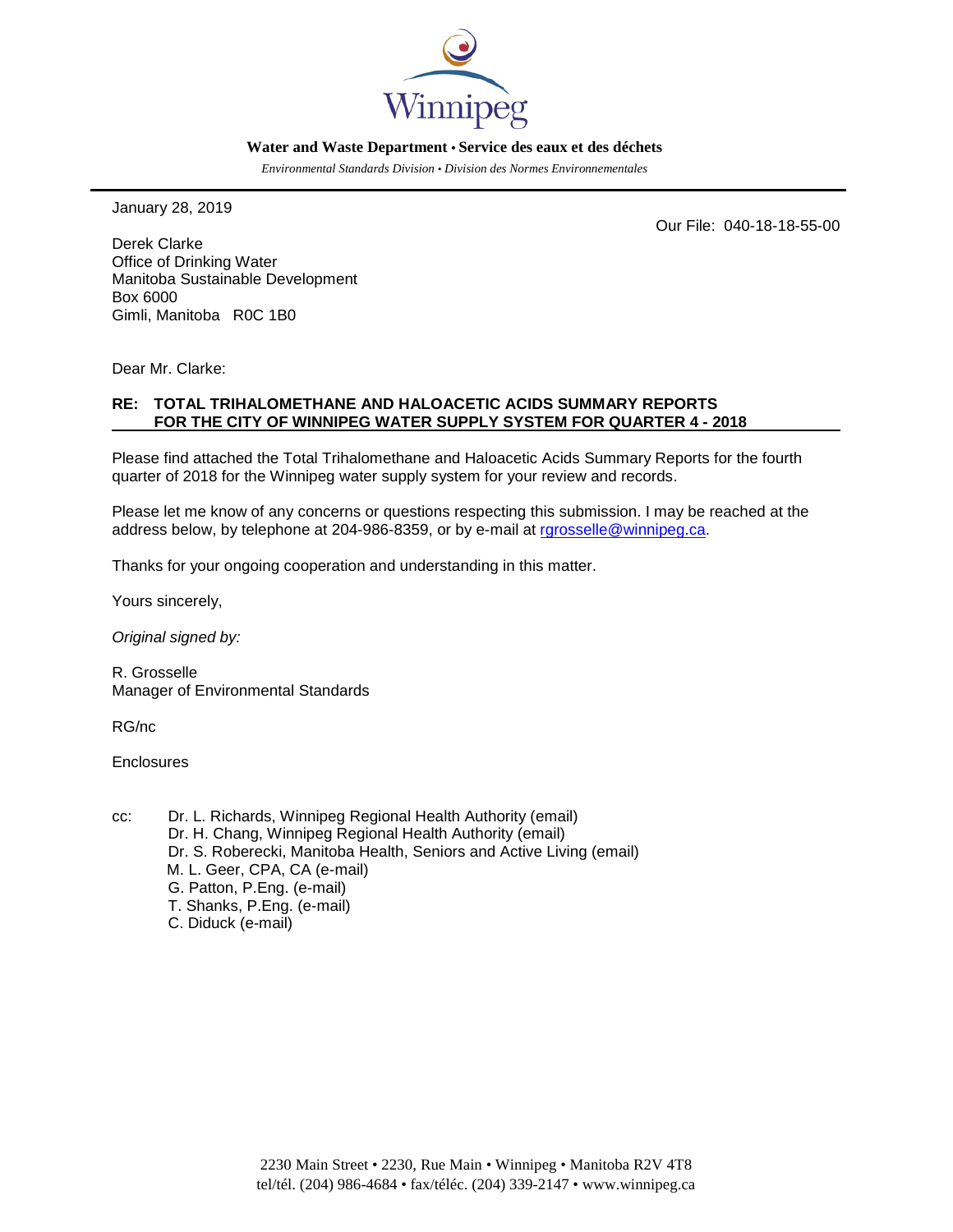## **CITY OF WINNIPEGWATER AND WASTE DEPARTMENTENVIRONMENTAL STANDARDS DIVISION**

# Total Trihalomethane Summary Report

**Reporting Period: Quarter 4 2018**

**License: PWS-09-412-01**

|                             | <b>DISTRIBUTION SYSTEM THM RESULTS (ug/L)</b> |       |       |              |              |              |
|-----------------------------|-----------------------------------------------|-------|-------|--------------|--------------|--------------|
| <b>ISAMPLE DATE</b>         | <b>WC-12</b>                                  | WC-06 | NW-05 | <b>NE-09</b> | <b>SE-07</b> | <b>SW-08</b> |
| Monday, February 5, 2018    | 35                                            | 33    | 44    | 40           | 34           | 37           |
| Monday, May 7, 2018         | 30                                            | 30    | 31    | 33           | 32           | 31           |
| Monday, August 13, 2018     | 54                                            | 54    | 57    | 58           | 53           | 56           |
| Monday, November 5, 2018    | 21                                            | 22    | 19    | 24           | 24           | 23           |
| <b>IRUNNING AVERAGE THM</b> | 35                                            | 35    | 38    | 39           | 36           | 37           |

COMMENTS: The sample date for August was initially reported as August 7, 2018

NR - NO RESULT NS - NO SAMPLE

#### Methodology

Modified from EPA Method 5021A, "Volatile Organic Compounds in Various Sample Matrices Using Equilibrium Headspace Analysis", Revision 2, July 2014 and EPA Method 8260B, "Volatile Organic Compounds by Gas Chromatography/Mass Spectrometry (GC/MS)", Revision 3, August 2006.

| Report Compiled by: | H.Demchenko | Approved in Sample Manager by:                                                                                                | C.Diduck         |  |
|---------------------|-------------|-------------------------------------------------------------------------------------------------------------------------------|------------------|--|
|                     |             |                                                                                                                               |                  |  |
| File: WQR4          |             | Date Approved:                                                                                                                | January 28, 2019 |  |
|                     |             | N:\Epyicopmontal Standarde\Apalytical Sepicos\WQ Data\Doutipe Water Quality\DRDS THM Quarterly\MQuarterly THM 2018 yleyTHM Q4 |                  |  |

N:\Environmental Standards\Analytical Services\WQ Data\Routine Water Quality\DBPS THM Quarterly\[Quarterly THM 2018.xlsx]THM Q4